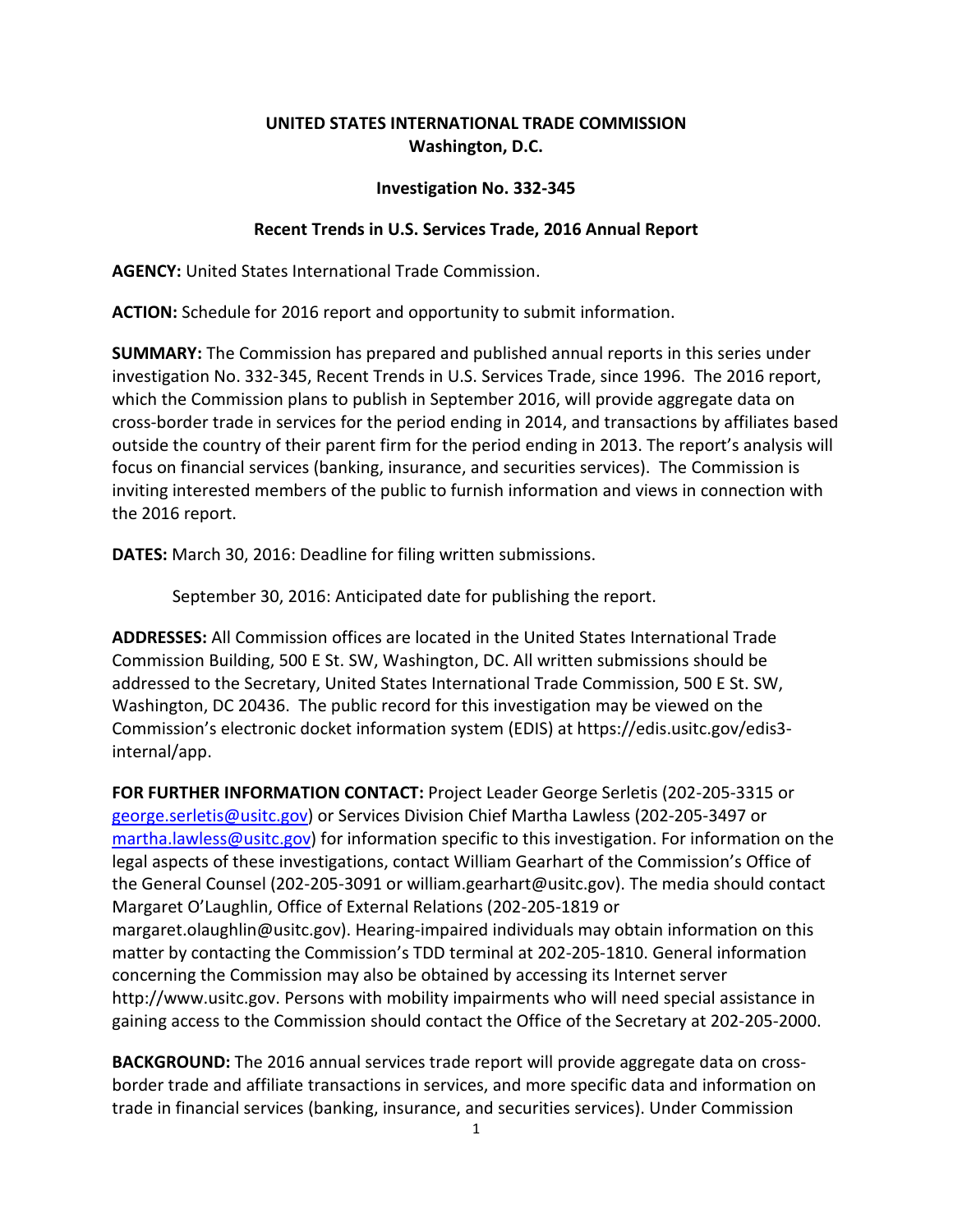investigation No. 332-345, the Commission publishes two annual reports, one on services trade (Recent Trends in U.S. Services Trade), and a second on merchandise trade (Shifts in U.S. Merchandise Trade). The Commission's 2015 annual report in the series of reports on Recent Trends in U.S. Services Trade is now available online at [http://www.usitc.gov.](http://www.usitc.gov/)

The initial notice of institution of this investigation was published in the Federal Register on September 8, 1993 (58 F.R. 47287) and provided for what is now the report on merchandise trade. The Commission expanded the scope of the investigation to cover services trade in a separate report, which it announced in a notice published in the Federal Register on December 28, 1994 (59 F.R. 66974). The separate report on services trade has been published annually since 1996, except in 2005. As in past years, the report will summarize trade in services in the aggregate and provide analyses of trends and developments in selected services industries during the latest period for which data are published by the U.S. Department of Commerce, Bureau of Economic Analysis. As indicated above, the 2016 report will focus on trade in financial services (banking, insurance, and securities services).

**WRITTEN SUBMISSIONS:** Interested parties are invited to file written submissions and other information concerning the matters to be addressed by the Commission in its 2016 report. For the 2016 report, the Commission is particularly interested in receiving information relating to trade in financial services (banking, insurance, and securities services). Submissions should be addressed to the Secretary. To be assured of consideration by the Commission, written submissions related to the Commission's report should be submitted at the earliest practical date and should be received not later than 5:15 p.m., March 30, 2016. All written submissions must conform with the provisions of section 201.8 of the Commission's Rules of Practice and Procedure (19 C.F.R. 201.8). Section 201.8 and the Commission's [Handbook on Filing](http://www.usitc.gov/secretary/documents/handbook_on_filing_procedures.pdf)  [Procedures](http://www.usitc.gov/secretary/documents/handbook_on_filing_procedures.pdf) require that interested parties file document[s electronically](https://edis.usitc.gov/) on or before the filing deadline and submit eight (8) true paper copies by 12:00 p.m. eastern time on the next business day. In the event that confidential treatment of a document is requested, interested parties must file, at the same time as the eight paper copies, at least four (4) additional true paper copies in which the confidential information must be deleted (see the paragraph below for further information regarding confidential business information). Persons with questions regarding electronic filing should contact the Office of the Secretary, Docket Services Division (202-205-1802).

Any submissions that contain confidential business information (CBI) must also conform with the requirements in section 201.6 of the Commission's Rules of Practice and Procedure (19 C.F.R. 201.6). Section 201.6 of the rules requires that the cover of the document and the individual pages be clearly marked as to whether they are confidential or non-confidential, and that the confidential business information be clearly identified by means of brackets. All written submissions, except for confidential business information, will be made available for inspection by interested parties.

The Commission intends to prepare only a public report in this investigation. The report that the Commission makes available to the public will not contain confidential business information. However, all information, including confidential business information, submitted